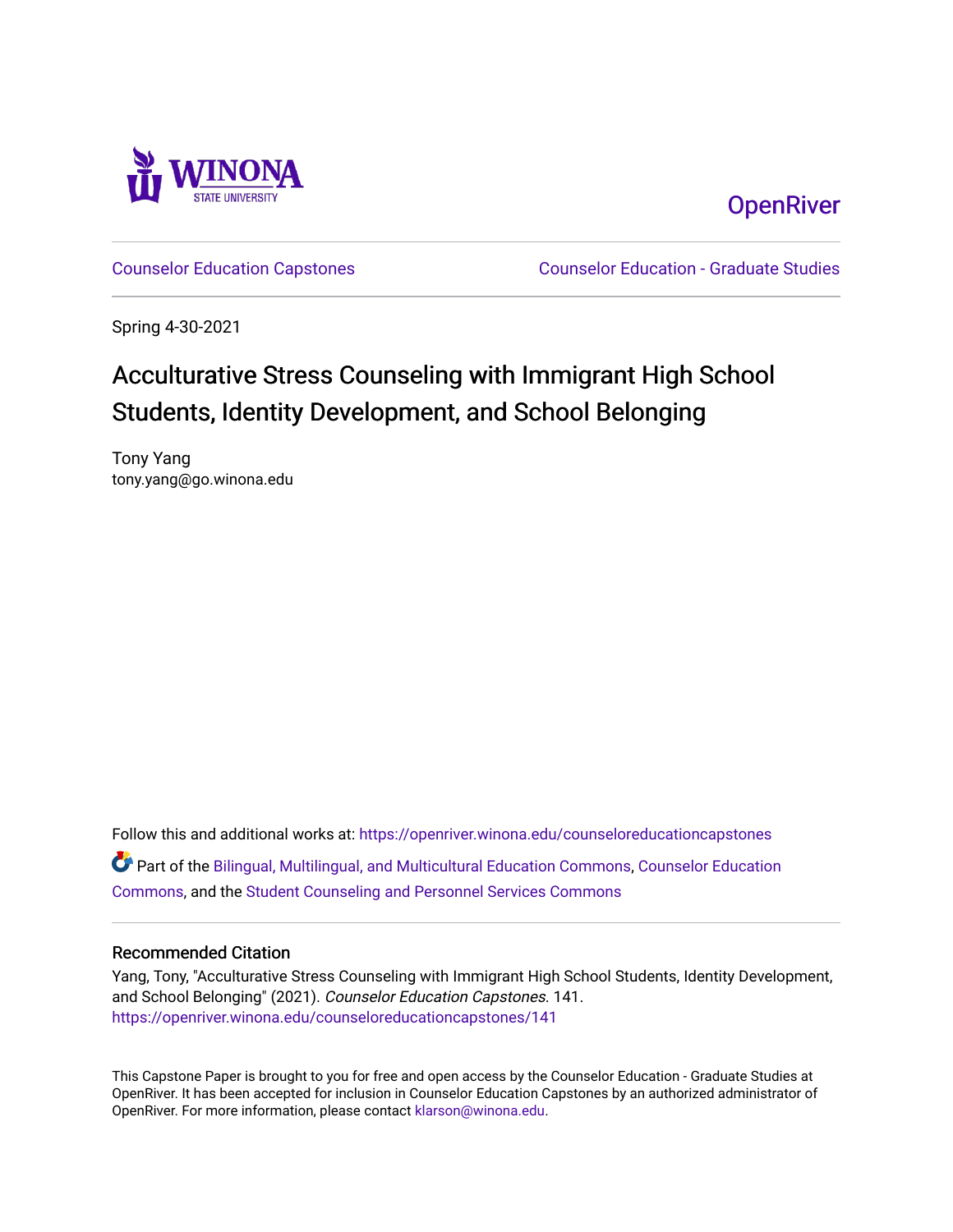# **Acculturative Stress Counseling with Immigrant High School Students, Identity Development, and School Belonging**

Tony T. Yang

A Capstone Project submitted in partial fulfillment of the

requirements for the Master of Science Degree in

Counselor Education at

Winona State University

Spring Semester, 2021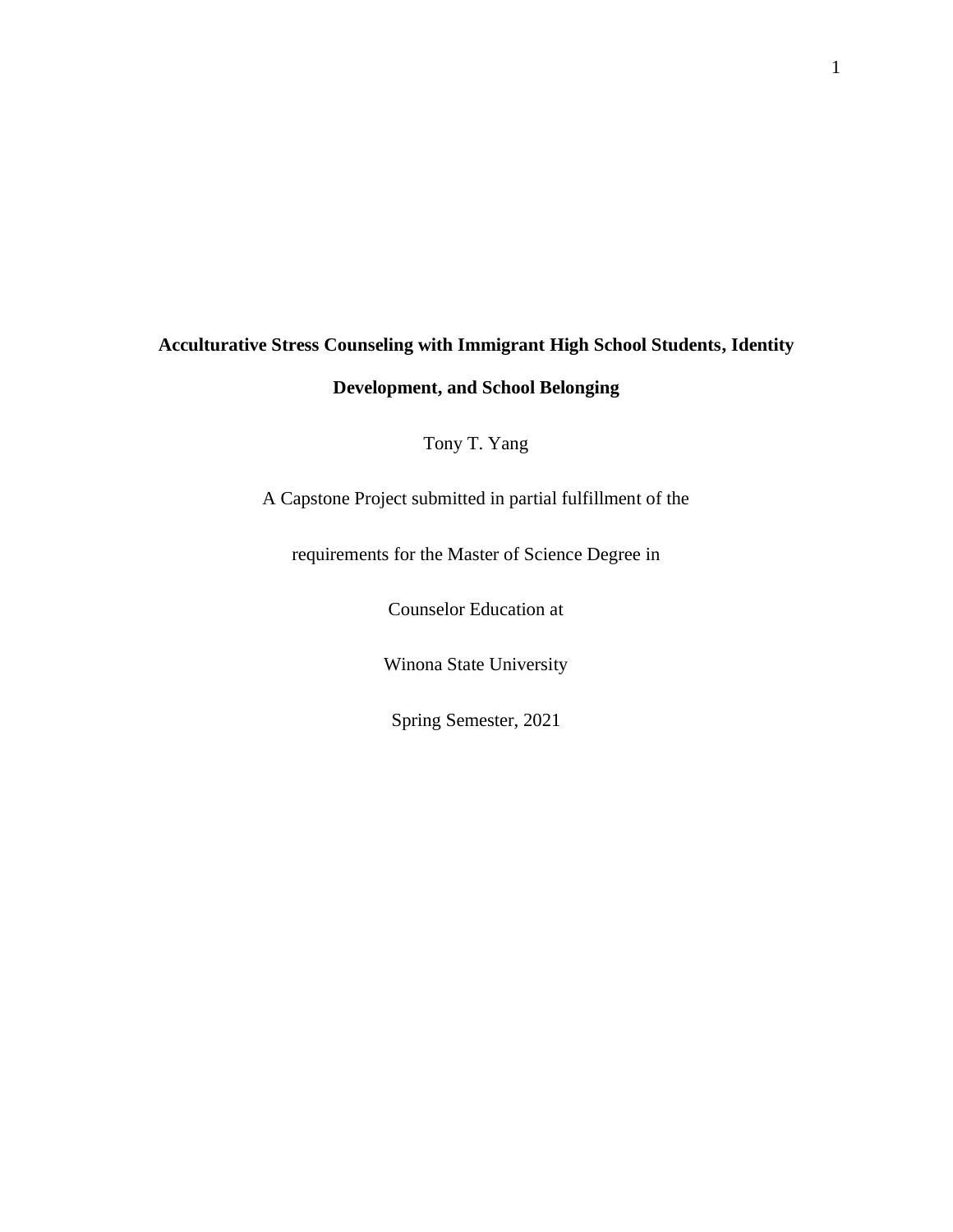Winona State University

College of Education

Counselor Education Department

CERTIFICATE OF APPROVAL

#### CAPSTONE PROJECT

\_\_\_\_\_\_\_\_\_\_\_\_\_\_\_\_\_\_\_

\_\_\_\_\_\_\_\_\_\_\_\_\_\_\_\_\_\_\_\_\_\_\_\_\_\_

Acculturative Stress Counseling with Immigrant High School Students,

Identity Development, and School Belonging

This is to certify that the Capstone Project of

Tony T. Yang

Has been approved by the faculty advisor and the CE 695 – Capstone Project

Course Instructor in partial fulfillment of the requirements for the

Master of Science Degree in

Counselor Education

Capstone Project Supervisor: Anquinetta V. Calhoun, Ph.D.

Anguinitta V. Calhoun

Signature

Approval Date: 30 April 2021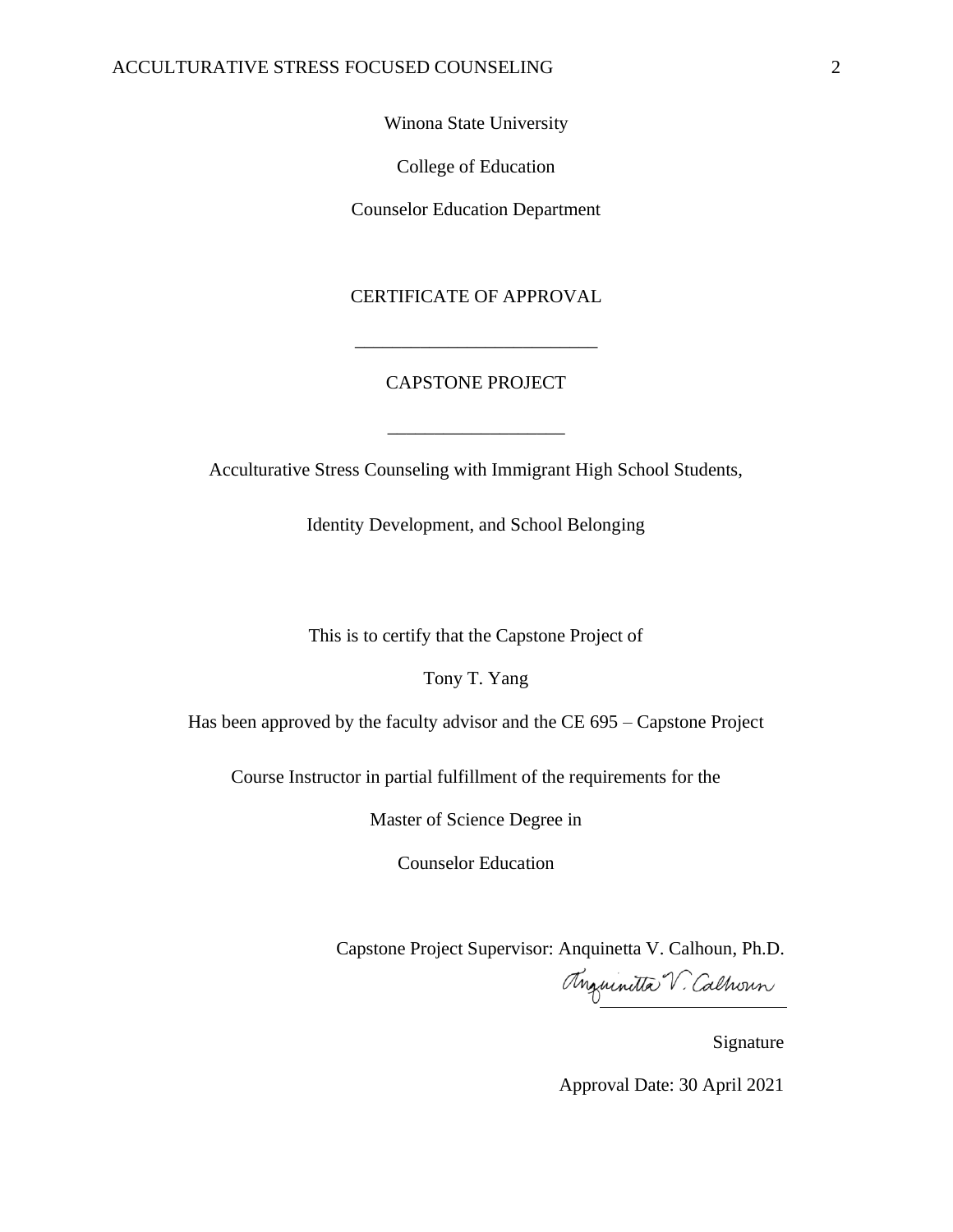#### **Abstract**

The literature review investigates how acculturative stress relates to the ethnic identity development and feelings of school belonging of immigrant high school students and how school counselors can use this information to facilitate acculturative stress focused counseling to support student needs and development. The literature review first synthesizes information on acculturative stress, experiences of immigrant high school students, and suggestions for acculturative stress focused counseling to explore how school counselors can approach the topic of acculturative stress with their immigrant high school population. Specifically, the literature review explores the ethnic identity development of immigrant high school students and the role feelings of school belonging has on their mental health and outcomes. The review ends with suggestions on what school counselors should look for when implementing acculturative stress focused counseling as well as limitations and future research in the field of acculturative stress counseling.

*Keywords:* acculturative stress, ethnic identity development, school belonging, immigrant high school students, school counseling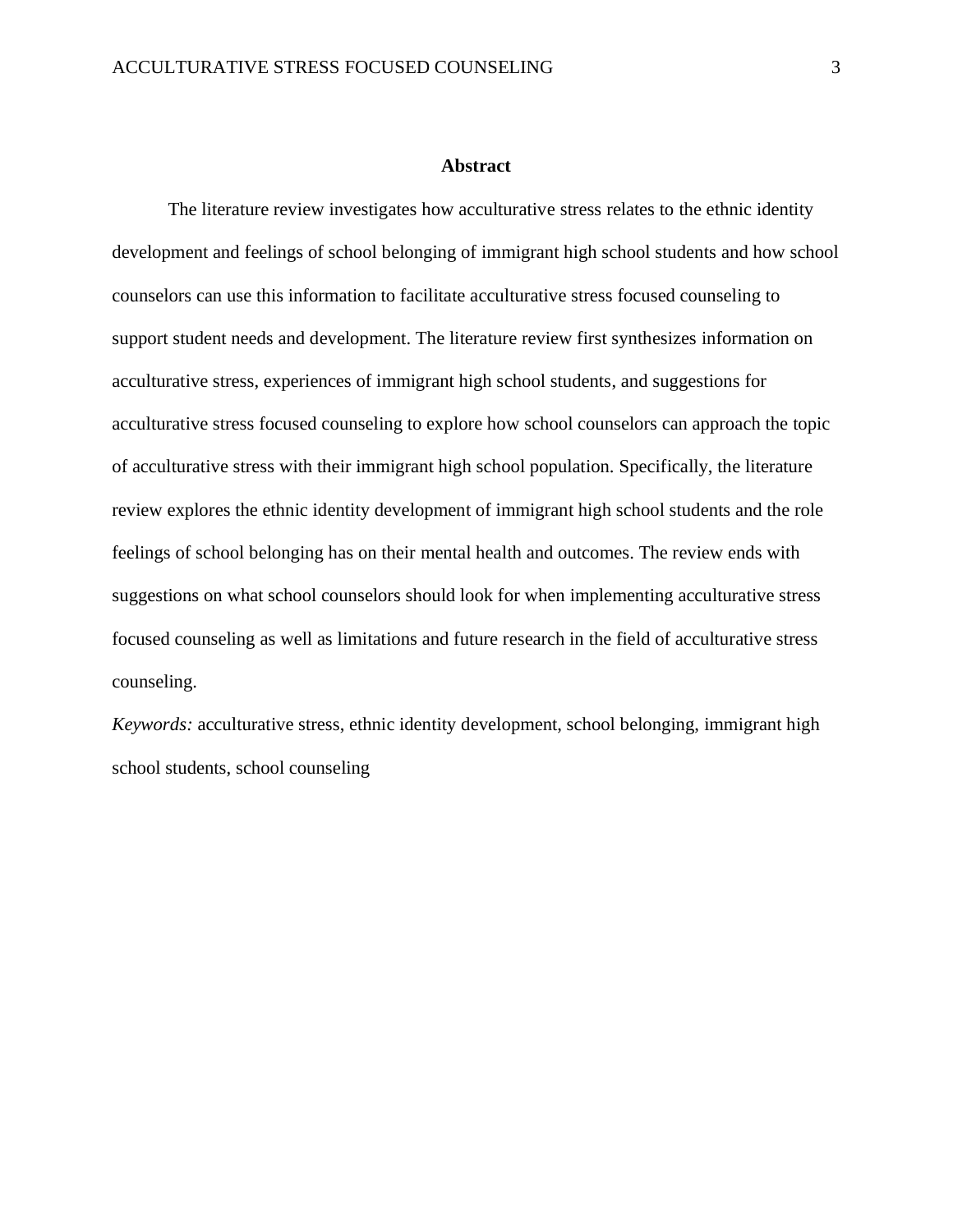### **Contents**

| Immigrant High School Students' Feelings of School Belonging11 |  |
|----------------------------------------------------------------|--|
|                                                                |  |
|                                                                |  |
|                                                                |  |
|                                                                |  |
|                                                                |  |
|                                                                |  |
|                                                                |  |
|                                                                |  |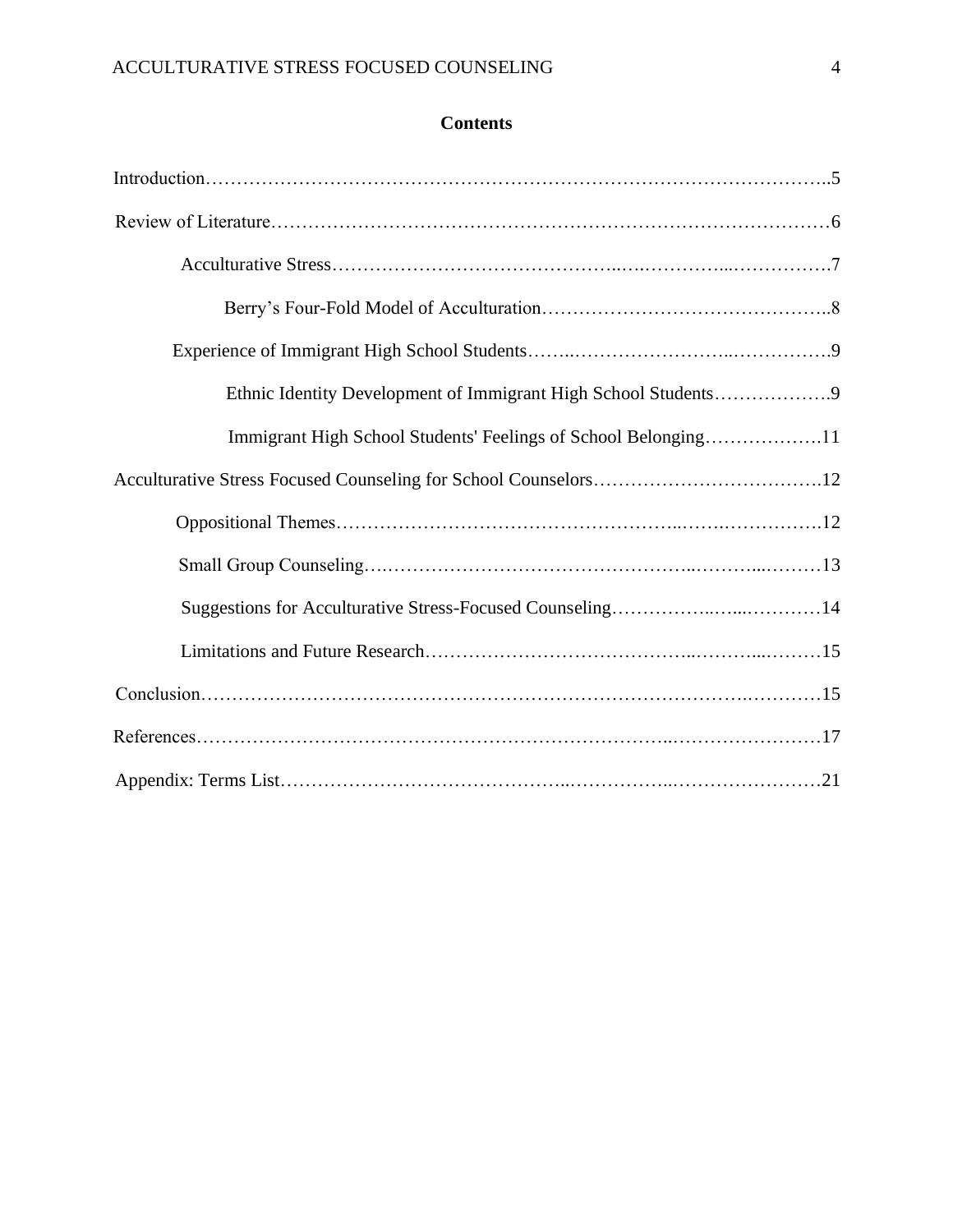### **Acculturative Stress Counseling with Immigrant High School Students, Identity Development, and School Belonging**

According to the U.S. Census Bureau (2020), by the year 2028, the "foreign-born share of the U.S. population is projected to be higher than at any time since 1850" and by 2030, immigration is "projected to become the primary driver of population growth" (pp. 9, 13). With this projected data of increased immigrants in the U.S., education systems should begin considering interventions that can best support immigrant students and their unique circumstances. The term *first generation immigrant* will refer to those immigrants who were born outside of the U.S. and immigrated to the U.S. whereas *second generation immigrants* will refer to those born in the U.S. but have both sets of parents being first generation immigrants. When referring to *immigrant high school students* (IHSS), this study will include students of both first- and second-generation immigrant status under this label.

Regarding the social emotional needs of students, school counselors may encounter an increased number of IHSS facing acculturative stress in their homes and at school. In short, acculturative stress encompasses various behaviors and symptoms related to the process of acculturation such as anxiety and depression. Additionally, acculturative stress has shown to impact student mental health, academic achievement, and feelings of school belonging (Berry et al., 2006; Koenka et al., 2020). The literature review explores acculturative stress and how it can impact the experiences of IHSS in their ethnic identity development and feelings of school belonging. Finally, suggestions on what school counselors can use regarding acculturative stress counseling with their IHSS will be presented at the end.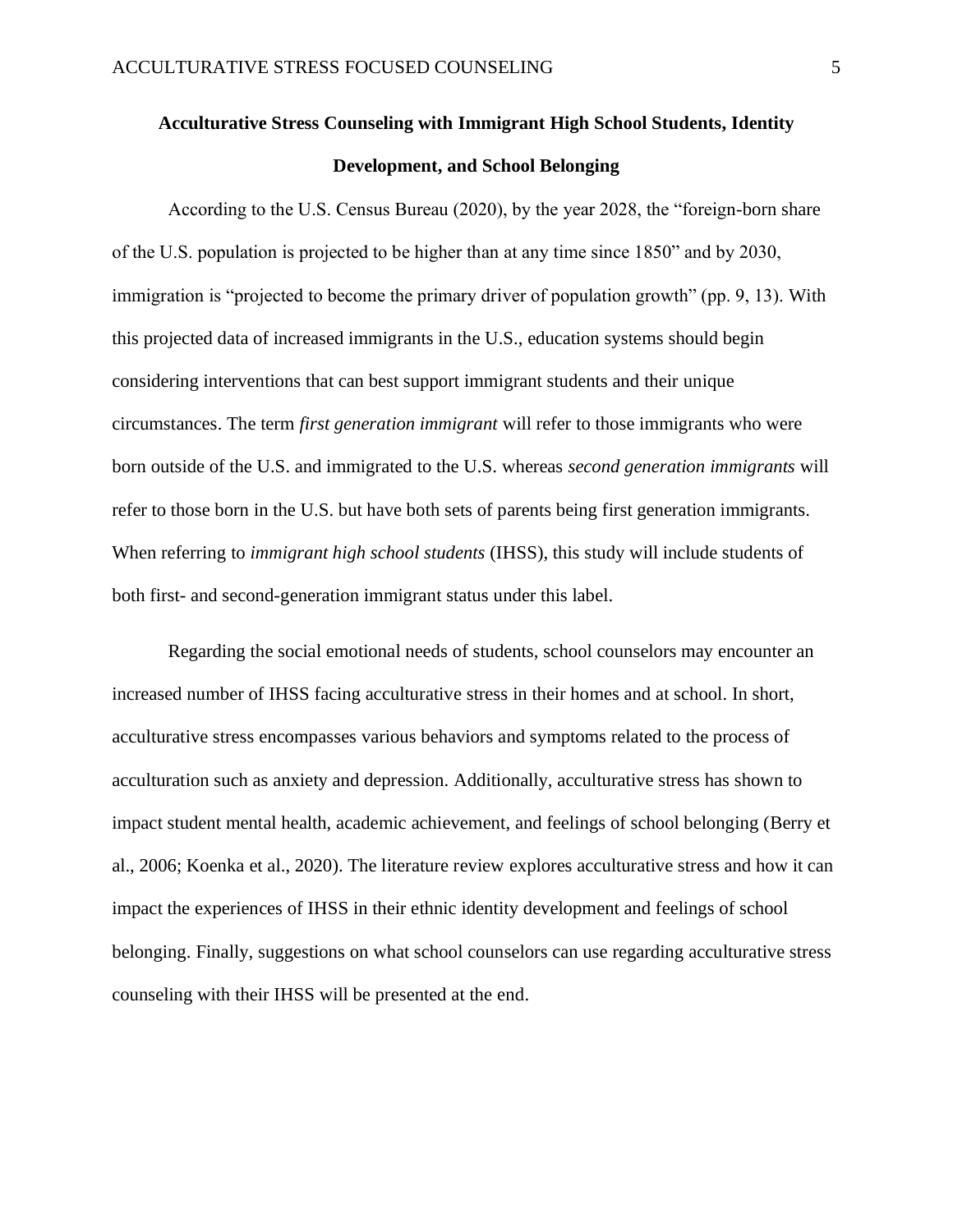#### **Review of Literature**

Immigrants are people who come to a country to take up permanent residence often due to reasons such as conflict or political unrest in their country of origin. When immigrants begin to settle, they may face many cultural and social issues related to acculturating into the dominant, majority culture. The concept of *acculturation* was originally derived from cultural anthropology and defined as the cultural changes that occur when groups of individuals with different cultures come into contact (Berry, 2008). Berry (2008) points out that acculturation is not only assimilation but a mutual process that can change all groups that are in contact. These groups can often be referred to as the majority or host group and the minority group. During the acculturation process, it is common for groups and individuals to experience psychological stresses which can be referred to as *acculturative stress*.

Williams and Berry (1991) define acculturative stress as a concept used to refer to the stress in which:

The stressors are identified as having their source in the process of acculturation, often resulting in a particular set of stress behaviors that include anxiety, depression, feelings of marginality and alienation, heightened psychosomatic symptoms, and identity confusion (p. 624).

The acculturative stress behaviors and symptoms listed can have negative impacts on immigrant youth and their outcomes. From a developmental perspective, this can be especially concerning as during adolescence, youth begin exploring and committing to their identity viewed through such identity development models as Erickson and Marcia's psychosocial identity models (Cieciuch & Topolewska, 2017). Given the popularity of Erickson and Marcia's identity models, Yoder (2000) proposes the addition of socio-cultural barriers, such as racism and socio-cultural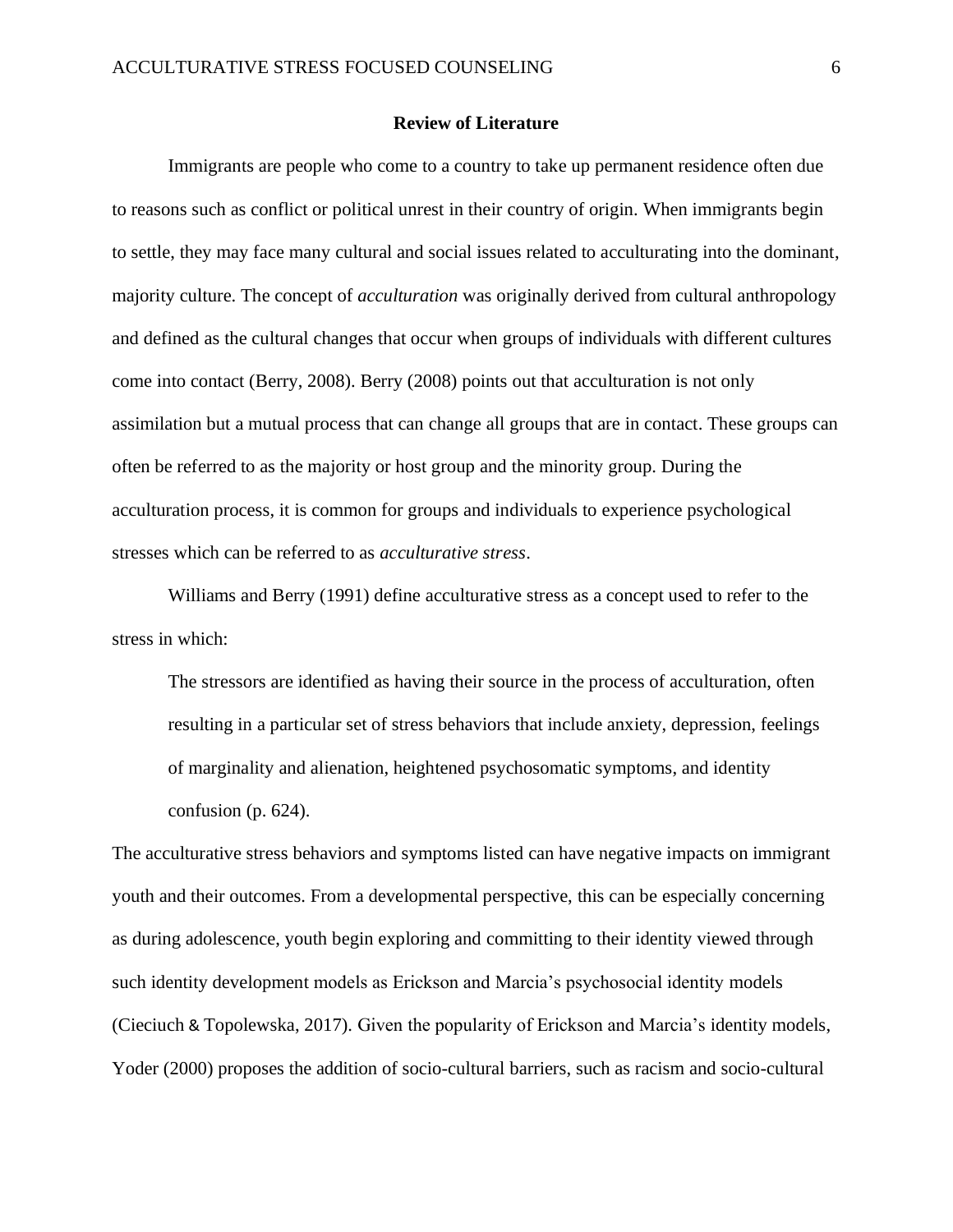limitations affecting those of a minority or marginalized class and gender, to one's identity formation. Yoder's (2000) proposal is particularly relevant concerning the identity development of immigrant youth as they can be marginalized in their acculturating communities. Additionally, Williams and Berry's (1991) work explicitly mentions how acculturative stress includes identity confusion and feelings of marginality.

For high school counselors, this presents a concern of how and how well IHSS are coping with acculturative stress in the home and at school. Specifically, a question that school counselors may pose is what interventions could be done to reduce acculturative stress symptoms for IHSS populations. A potential starting point is the use of small groups which have been shown to be an effective intervention with multicultural students as it provides the benefits of building universality and self-efficacy (Havlik et al., 2020). Further suggestions will be presented on how school counselors can help IHSS recognize and cope with acculturative stress and how that may impact their ethnic identity development and school outcomes. Before getting into those supports and interventions, it is important to conceptualize acculturative stress and overall, the concept of acculturation.

#### **Acculturative Stress**

Acculturative stress was earlier described as behaviors that include various symptoms such as anxiety, depression, psychosomatic symptoms, and identity confusion (Williams  $\&$ Berry, 1991). Studies have shown that a greater exposure to acculturative stress predicted significantly more withdrawn, somatic, anxious, and depressed symptoms, especially in immigrant adolescents (Sirin et al., 2013). Choy et al.'s (2021) study on migrants attributed three key sources contributing to their acculturative stress: low education or skill set, host language proficiency, and financial hardship. In addition, Bae (2020) found multicultural youth are more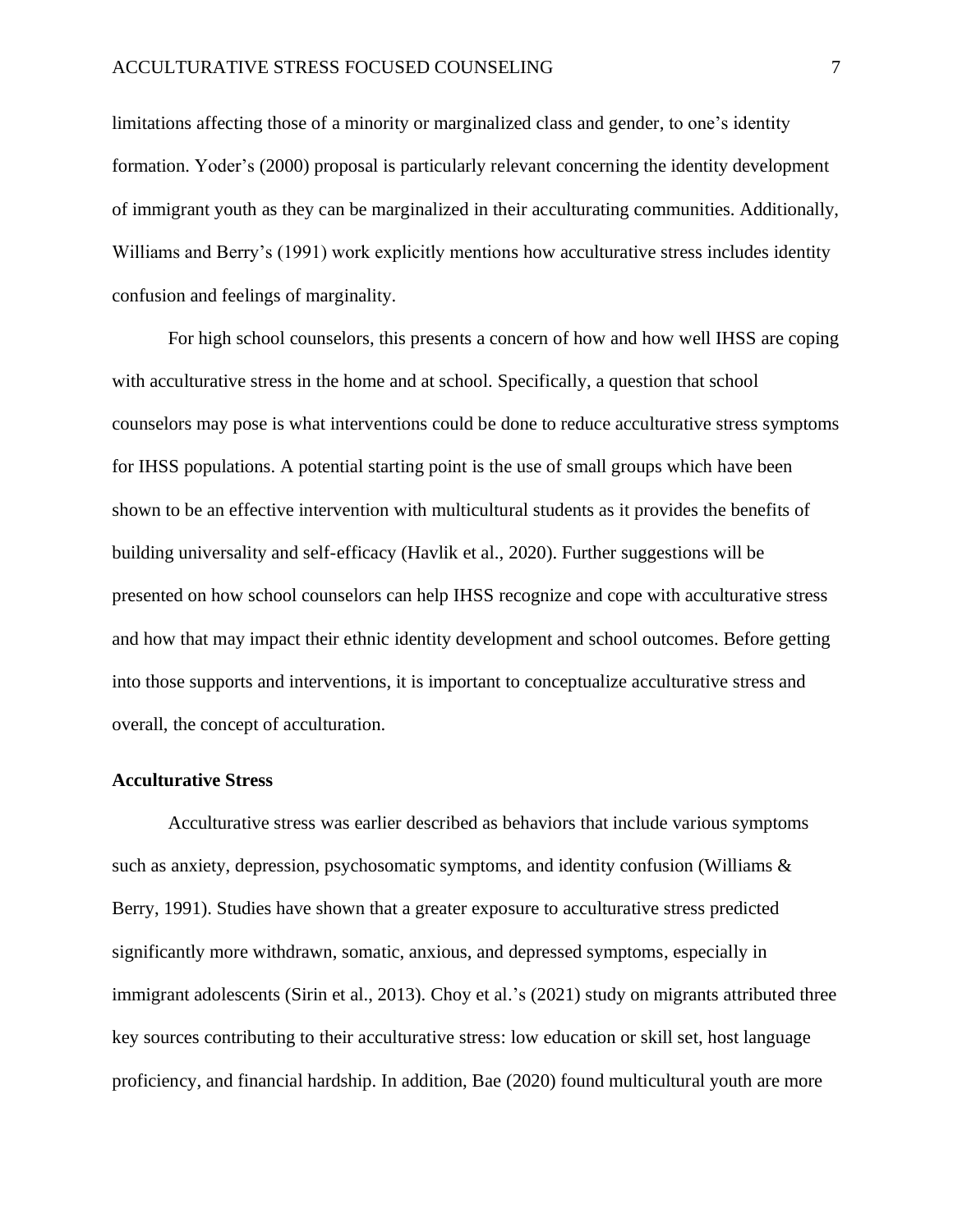likely to experience psychological distress and poor subjective well-being due to factors related to language, racial discrimination, and prejudice. Despite this, Bae (2020) also found those with a high level of bicultural identity, where both identities are seen as compatible, tend to adapt better to a new culture while improving cognitive flexibility and alleviating acculturative stress. However, those unable to accommodate the cultural differences between their ethnic culture and mainstream society are more likely to experience acculturative stress. With evidence that points to how acculturative stress can negatively impact immigrant youth and students, it is important to identify models that can frame the acculturation process. One of the more notable models is Berry's four-fold model of acculturation.

#### *Berry's Four-Fold Model of Acculturation*

Berry's four-fold model of integration, assimilation, separation, and marginalization is an acculturation framework that identifies the stage of where one resides in their acculturative process and specifically, compares individuals with their group and larger society (Berry, 2008). Berry (2008) describes each of the four stages, or strategies of acculturation, as follows: *integration* is characterized as the individual having interest in maintaining their cultural identity while actively participating and seeking relationship with the larger society and its networks; *assimilation* is characterized as individuals not wanting to maintain their cultural identity in favor of another culture such as the host culture; in contrast, *separation* is when the individual only wants to maintain their cultural identity and avoids interaction with larger society or others outside of their group; *marginalization* is characterized as those with little interest in cultural maintenance and those who avoid having relationships with others which Berry attributes to discrimination or exclusion. Overall, these acculturation stages can be used to perceive how well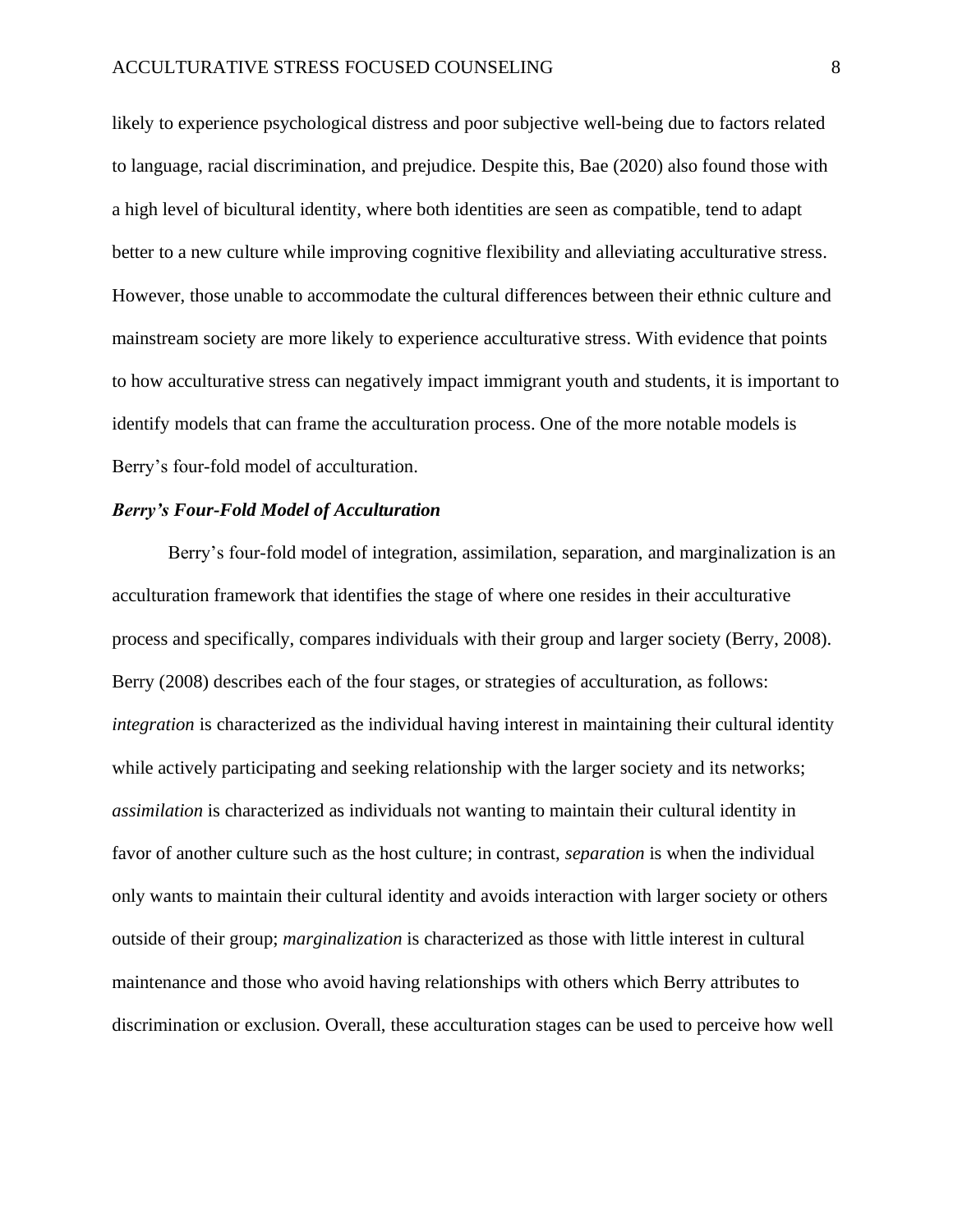people maintain both their own culture and identity while considering the degree to which they participate with others outside of their group and larger society (Sam & Berry, 2013).

Regarding the empirical evidence of using this model, research through the years supports that those in the marginalization stage had poorer mental health and negative outcomes whereas those in the integration stage had the most positive effects (Choy et al., 2021). Furthermore, Choy et al. (2021) state how integration, as an acculturation strategy, can reduce the negative effects of discrimination and the perception of discrimination while also promoting positive ethnic identity. In all, this information supports how Berry's integration strategy of acculturation can lead to better mental health and overall positive outcomes for IHSS as well as be mediated by acculturative stress. Therefore, it is important to consider ways to promote Berry's acculturative strategy of integration among IHSS in hopes of building positive outcomes and alleviating acculturative stress. Additionally, those who are interested in working with IHSS should also consider where students are developmentally (Ward  $&$  Kagitcibasi, 2010). In particular, the ethnic identity development of IHSS and how it relates to their school experience can be important to understand in helping them with acculturative stress.

#### **Experience of Immigrant High School Students**

#### *Ethnic Identity Development of Immigrant High School Students*

Adolescence is an age where identity formation is an important endeavor that is influenced by multiple factors seen through such developmental theories by Erikson and Marcia (Cieciuch & Topolewska, 2017). Of the developmental theories, Marcia's concepts of identity *commitment* and *exploration* are important to understand as they respectively characterize "the degree of personal investment the individual exhibits in a course of action or belief" and "a period of engagement in choosing among meaningful alternatives" (Cieciuch & Topolewska,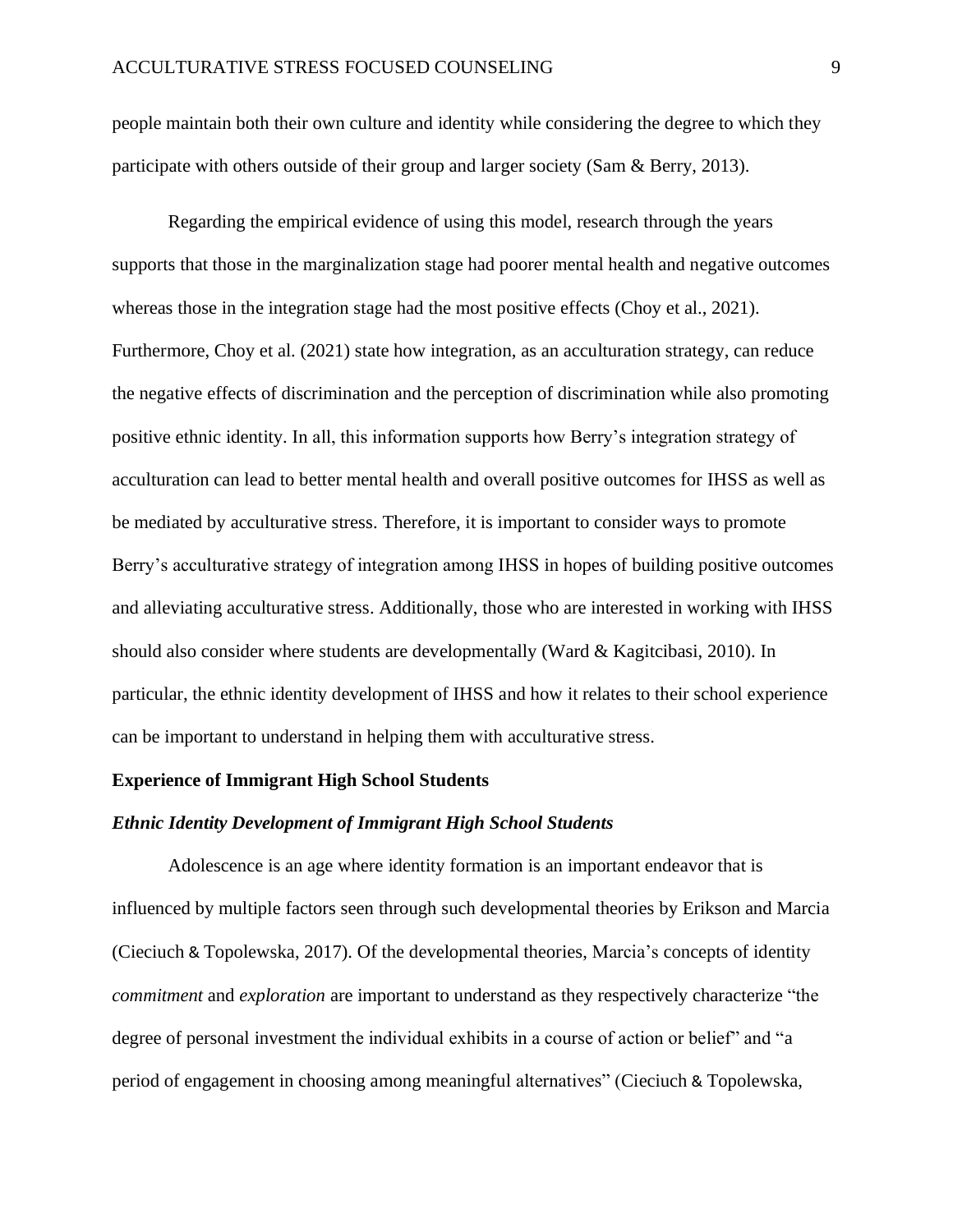2017, p. 36). These two constructs have been used extensively to observe how individuals form their identity and have had empirical support over time (Cieciuch & Topolewska, 2017). In relation to working with high school students, it is important to note how cultural variables influence one's identity development such as how and how well one explores and commits to an identity.

Nelson et al. (2018) identified that during ethnic-racial identity (ERI) development of youth, both parents and peers play a significant role in their identity commitment and mental health. Specifically, ERI commitment and exploration were predictive of more positive mental health among youth of color which is influenced by peer interactions and communication. Nelson et al. (2018) also state that ERI commitment, as opposed to exploration, is more closely associated with psychological adjustment of youth. Additionally, Syed and Juang (2014) found that ethnic identity contributes to a sense of identity coherence in ethnic minority college students which in turn can help predict psychological functioning. Therefore, a strong sense of identity can lead to better mental health for IHSS. Whether moderated by family and peers, these studies highlight the importance of cultivating an environment that allows youth to commit to their multicultural identity.

In connection to Berry's acculturation theory, Berry et al. (2006) point out that by encouraging immigrant youth to retain both a sense of their own cultural identity while establishing close ties with the larger society, immigrant youth can be led towards integration. Again, this stage in Berry's four-fold model (2008) shows the most positive mental health outcomes. On the other side, Bae (2020) found that bicultural identity has a negative effect on acculturative stress for adolescents who are unable to accommodate their cultural differences between that of their ethnic culture and of mainstream society thus becoming more likely to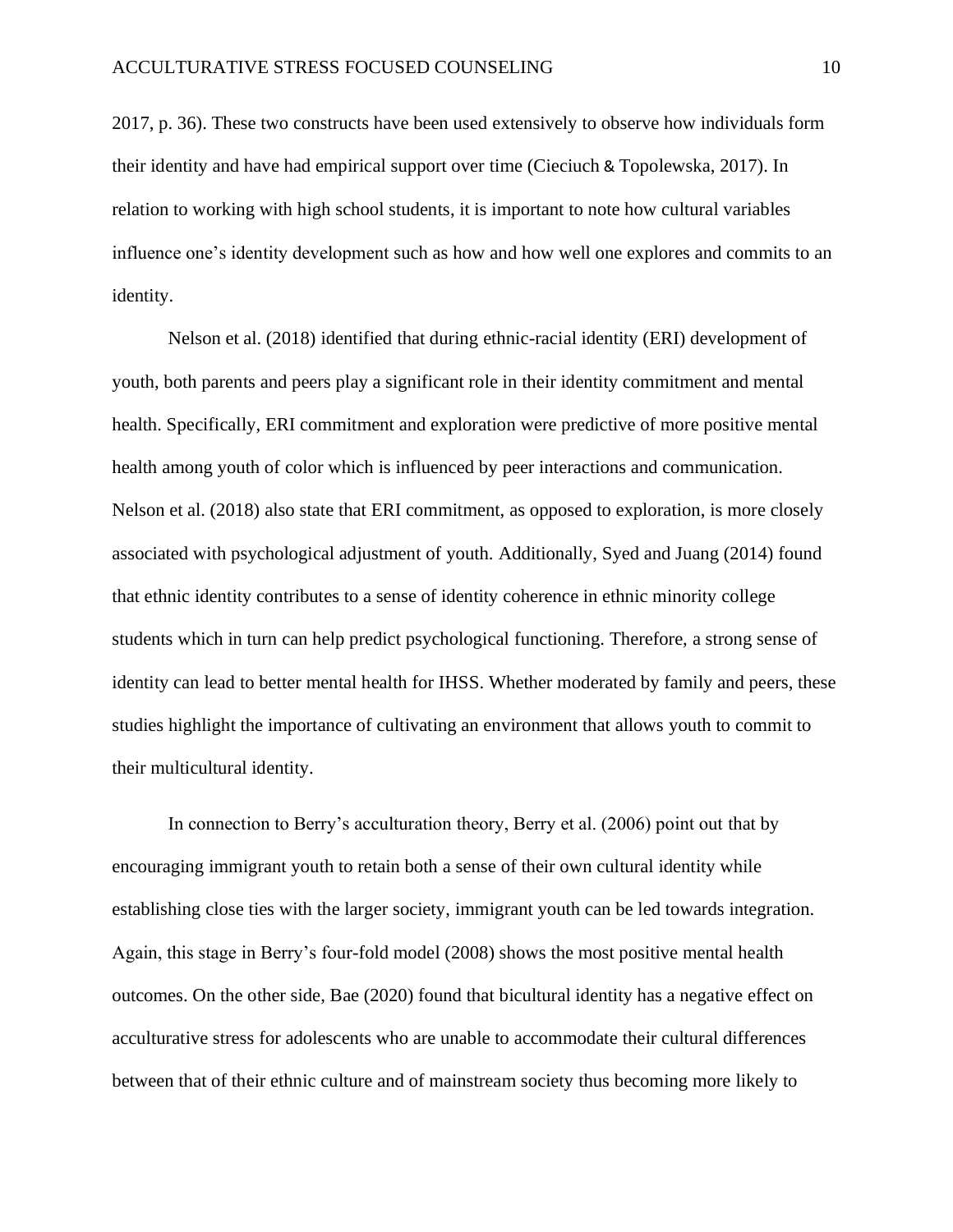experience intense acculturative stress. In this instance, acculturative stress and bicultural identity are significant predictors of multicultural adolescents' subjective-wellbeing (Bae, 2020). Ultimately, these studies highlight how crucial it is to allow multicultural youth, such as IHSS, an environment to explore and ultimately commit to their unique, ethnic identity which can support their acculturation process and mental health. One of the most significant environments to consider supporting IHSS is school.

#### *Immigrant High School Students' Feelings of School Belonging*

As referenced in Koenka et al.'s (2020) study on school belonging, feelings of school belonging refer to a student's sense of being accepted, valued, and encouraged in the school social environment. Feelings of school belonging have been shown to positively impact students' academic, social, and psychological development, with recent studies highlighting how it can have a mediating role in ethnic identity affirmation (Koenka et al., 2020). International students from differing countries expressed positive attitudes about their current school where diversity is valued and peers established encouraging relationships (Bartlett et al., 2017). In addition, those international students that tapped into personal resources of optimism, refugee resilience, and self-reliance responded best to socio-emotional stress (Bartlett et al., 2017). However, in a study that focused on the relationship between trauma and internalizing symptoms among newly arrived migrant and immigrant students, Thibeault (2017) found that school belonging was not a moderating factor between acculturative stress and internalizing symptoms. Thibeault (2017) suggested that the school where the study took place was especially effective in supporting their immigrant students, even those who had trauma history and mental health problems; thus the concept of school belonging was not necessarily an influential factor. Despite this finding, Koenka et al. (2020) found that school belonging plays a mediating role in ethnic identity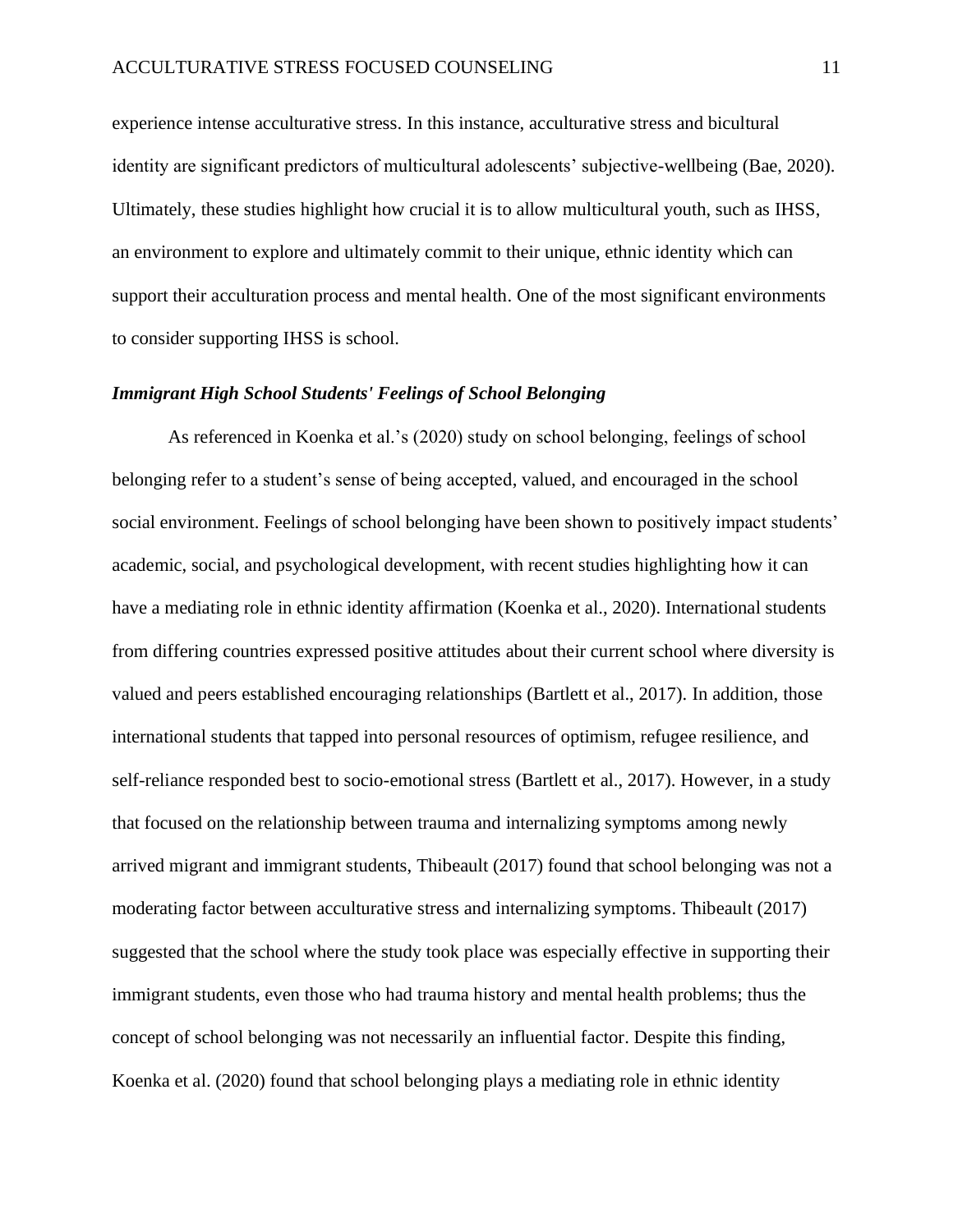affirmation and academic motivation. Therefore, a school environment that cultivates student belonging can have an important role in the ethnic identity formation, mental health outcomes, and academic achievement of their immigrant students.

#### **Acculturative Stress-Focused Counseling**

#### **Oppositional Themes**

For a school counselor working with IHSS, it will be important to understand Berry's four-fold model (2008) and the various acculturative themes in the immigrant student's life. Howarth et al. (2013) describe acculturation as a socially constructed, ongoing dynamic process that can be viewed through a series of oppositional themes: cultural maintenance versus cultural contact, identity inclusion versus exclusion, and institutionalized ideologies versus agency. In following Howarth et al.'s (2013) work, the oppositional theme of *cultural maintenance versus cultural contact* allows individuals to discuss and share their cultural experiences and intercultural relationships. This theme can challenge an individual to negotiate their identity given the various contexts the individual is in contact with such as how to behave in a status quo setting. The oppositional theme of *identity inclusion versus exclusion* can relate to acculturation preferences between one's family, such as parents, and the individual (Howarth et al., 2013). An example is a student's desire to fit in dominant society but due to outside factors such as racism and discrimination, one's family discourages them from connecting with that community thus building the conflict of inclusion versus exclusion. The final oppositional theme of *institutionalized ideologies versus agency* covers how the social structures and institutions of society shape how cultural identities are perceived thus influencing acculturation behavior and practices (Howarth et al., 2013). An example of this theme is how an individual could build personal agency by resisting various aspects of both one's own ethnic culture and mainstream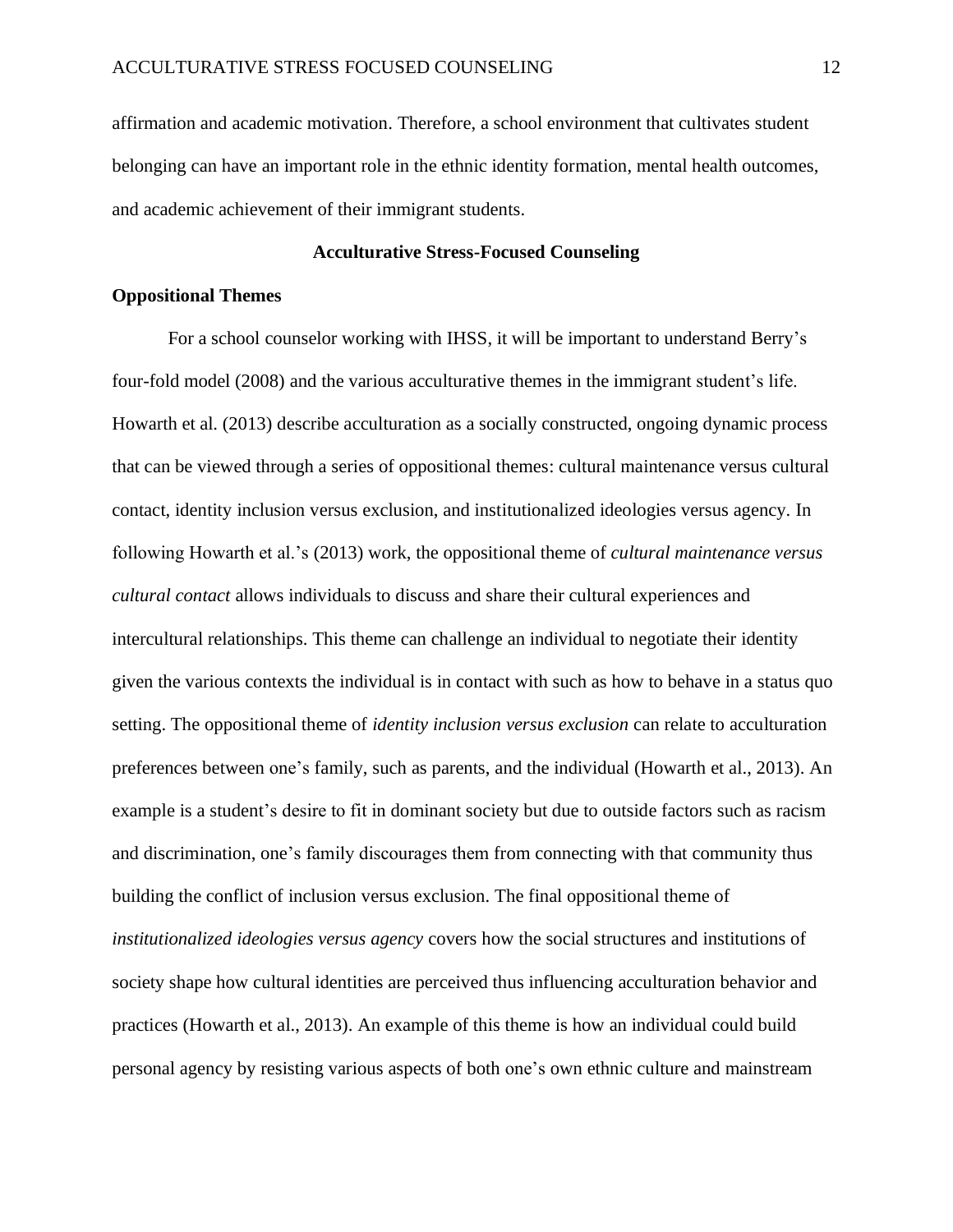culture and then choosing to wear clothes that best expresses the individual's identity outside of their ethnic and mainstream culture. In other words, they decide what is best for them based on their individual beliefs rather than rely on society or their ethnic culture.

With Howarth et al.'s (2013) oppositional themes and Berry's four-fold model (2008), a school counselor can create discussions among IHSS that describes their experiences within those themes or stages. Questions such as: *When have you felt that you were included?* or *How has social media impacted your identity development?* are some example conversation starters a school counselor can pose to their IHSS. Additionally, assessing where students feel they belong on Berry's four-fold model (2008) can be helpful indicators in where they are in their acculturation process. This can be useful in describing some of their behaviors and management of their mental health. Overall, the oppositional themes are reflections of the dichotomous acculturative process an IHSS may go through when forming their ethnic identity in a majority society (Howarth et al., 2013).

#### **Small Group Counseling**

The use of a small group format for high school students has been an effective intervention for such topics as college readiness and provides such benefits as building universality among students as well as self-efficacy (Havlik et al., 2020). In relation to small groups and acculturative stress, Tavakoli et al. (2009) conducted group assertiveness training and expressive writing on acculturative stress with international college students and found that assertiveness training was well received and benefited students. This highlights how incorporating other topics that teach skills can benefit students in their learning and building of relationships with others. Havlik et al. (2020) also mention that a small-group format is an effective method that can create a space for peers to share their anxieties and receive support.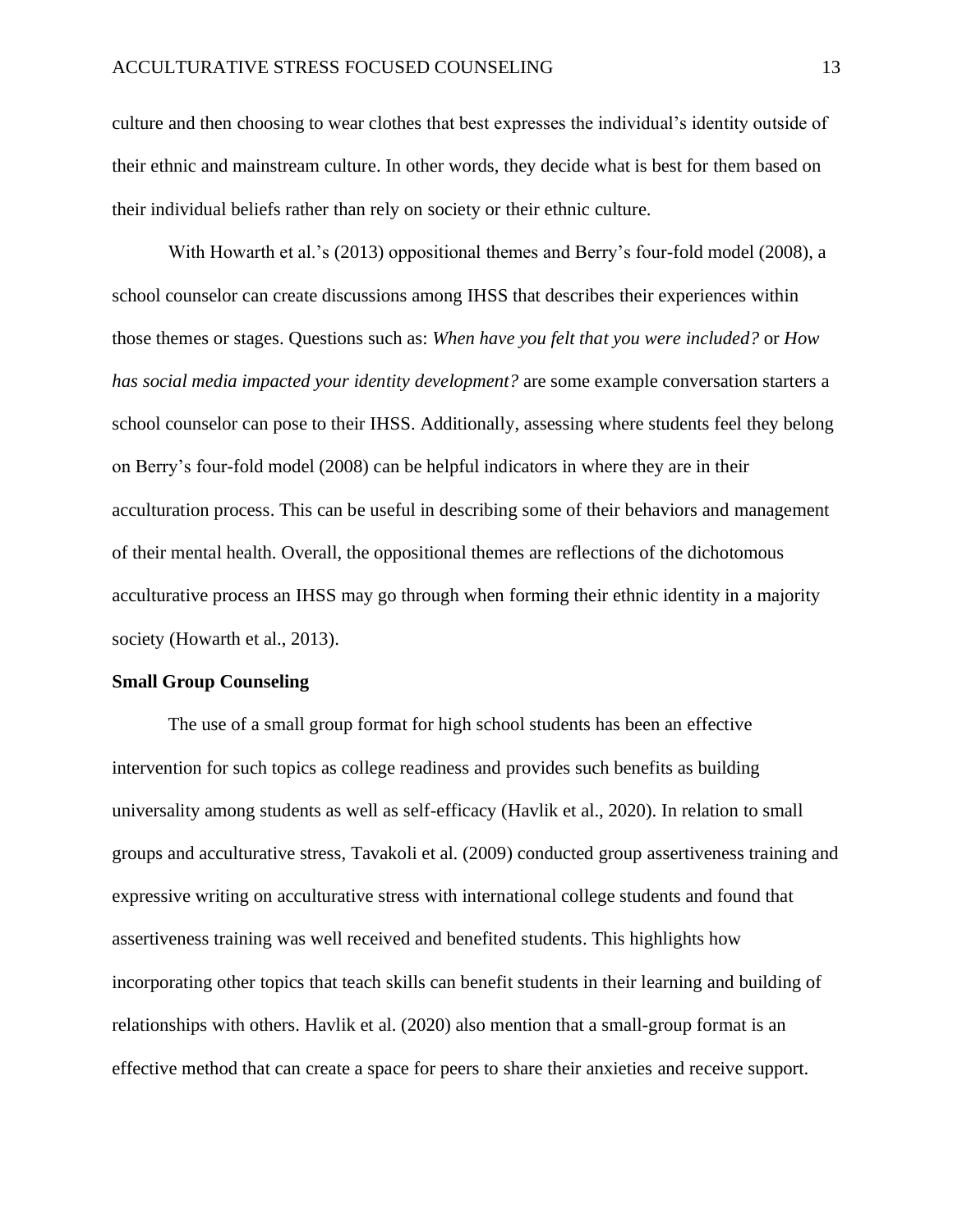Furthermore, Havlik et al.'s (2020) study with African American high school students found that the members were able to connect to their personal identities as a source of strength, thus encouraging identity exploration and commitment. This overall encompasses how a small group setting can teach skills, build universality, and encourage the support and formation of one's identity which can be applied in an acculturative stress focused group for IHSS.

#### **Suggestions for Acculturative Stress Focused Counseling**

Using acculturative themes and small group counseling are two suggestions school counselors can implement into their acculturative stress focused counseling. To start, the small group setting allows IHSS a place to interact with their peers which has been shown to influence ethnic identity exploration and commitment (Nelson et al., 2018). The small group setting can also be a space where IHSS can share their acculturative experiences while receiving support from other students who may be able to understand or relate to their experiences. In addition, an advantage of a small group at a high school is that it allows IHSS a space in a majority setting, in this instance a school, where students can attempt to connect with the mainstream society. As mentioned by Berry (2008), fostering both a sense of ethnic identity while allowing youth to connect with larger society can instill a sense of integration that can lead to positive mental health outcomes. Additionally, Koenka et al. (2020) state that a sense of school belonging is mediated with ethnic identity affirmation. This in turn can imply how both ethnic identity and feelings of school belonging can have moderating effects on acculturative stress and positive mental health outcomes in which the small group format can tailor its curriculum and process around.

Next, using acculturative themes found in Berry's four-fold model (2008) and Horwarth et al.'s (2013) oppositional themes can be referenced in building a small group curriculum.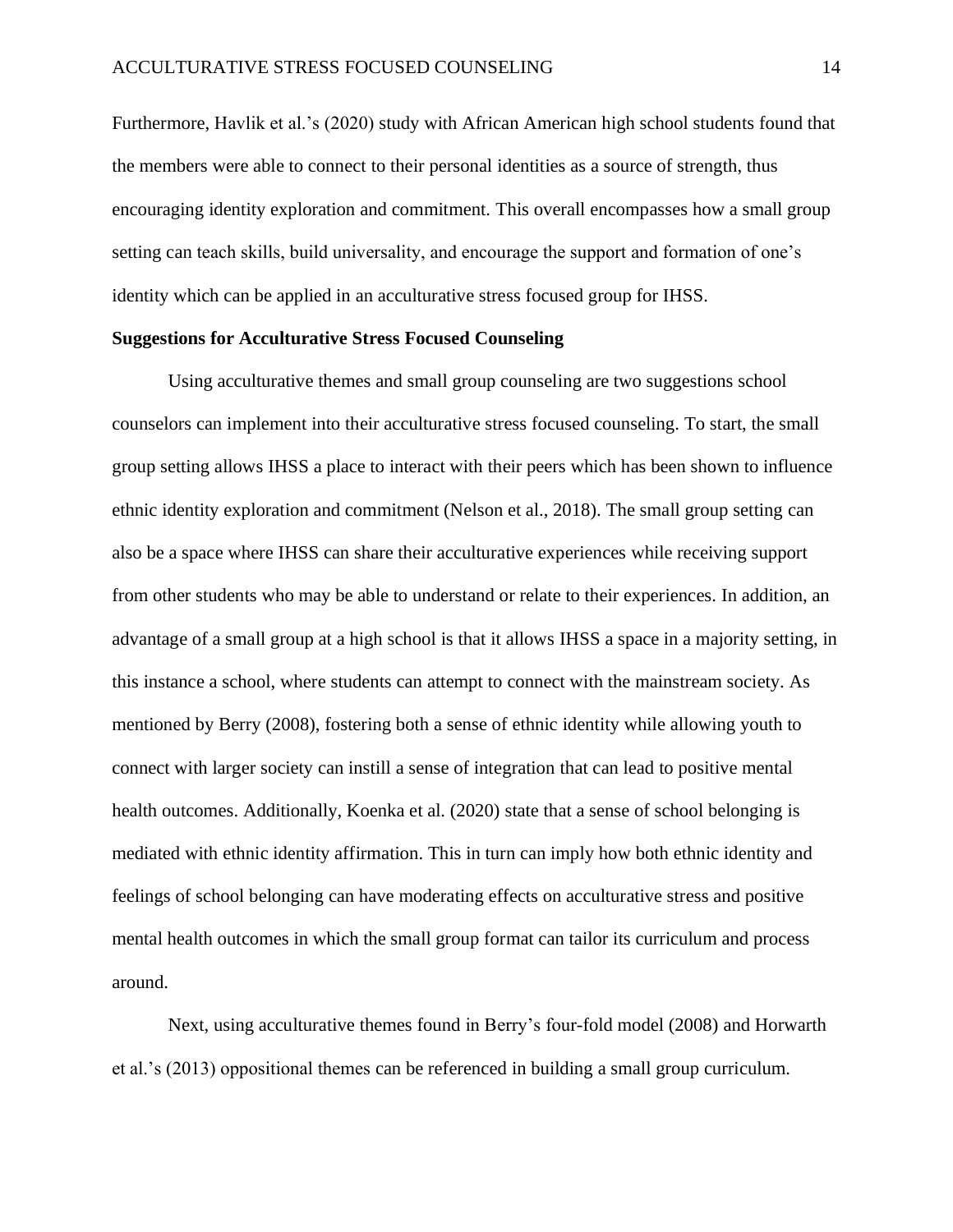Otherwise, those themes and concepts can help school counselors frame the acculturative experiences of their IHSS through such examples as guided discussions or individual counseling. The studies discussed earlier support how Berry's (2008) integration strategy of acculturation provides better positive outcomes and allows for more resiliency against acculturative stress. Therefore, a school counselor can identify ways to foster both an IHSS' identity and contact with the dominant culture in way that the student can feel most integrated within their own group and the larger society. Overall, the use of acculturative themes and small group counseling can be helpful suggestions school counselors can use when considering acculturative stress focused counseling with their students.

#### **Limitations and Future Research**

The biggest limitation to these suggestions is the lack of research on the use of acculturative stress focused counseling (Russel & Doucette, 2012). Although there is a wealth of research on acculturation and acculturative stress, it was difficult to find studies where small groups were used to treat acculturative stress in a high school setting with immigrant students. This further encourages future research to be focused on empirically based interventions or curricula that is acculturative stress focused that school counselors can use with their students. As it is projected that more immigrant students will become part of the U.S. education system, it is particularly important to begin studies now in order to accommodate diverse, future students.

#### **Conclusion**

With an increasing immigrant population, school counselors should consider ways in which they can best support their immigrant students. The process of acculturation often involves acculturative stress that can have negative outcomes on immigrant youth. Current research on acculturative stress shows that it can be alleviated through such ways as encouraging ethnic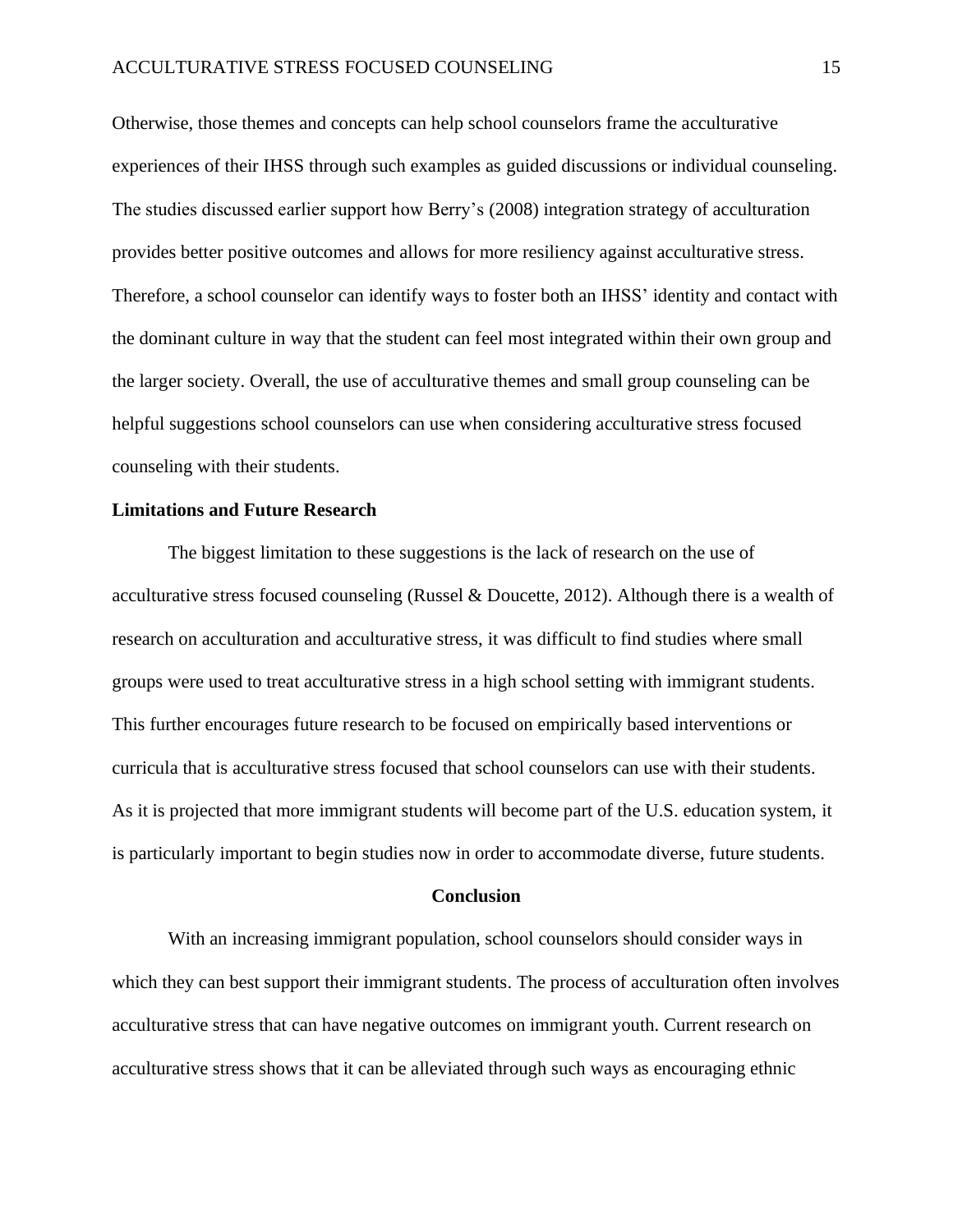identity development and instilling feelings of school belonging. School counselors should use what is currently known about acculturation theory and ethnic identity development to find responsive and proactive solutions to support their immigrant students through their acculturative stress. The use of acculturative themes and small groups are suggestions that can foster discussion of immigrant experiences and build peer support among IHSS. Although there is not a lot of research regarding the implementation of acculturative stress focused counseling on IHSS, further research that tests out curricula or interventions focused on acculturative stress with immigrant students should be explored to accommodate a diversifying, future student population.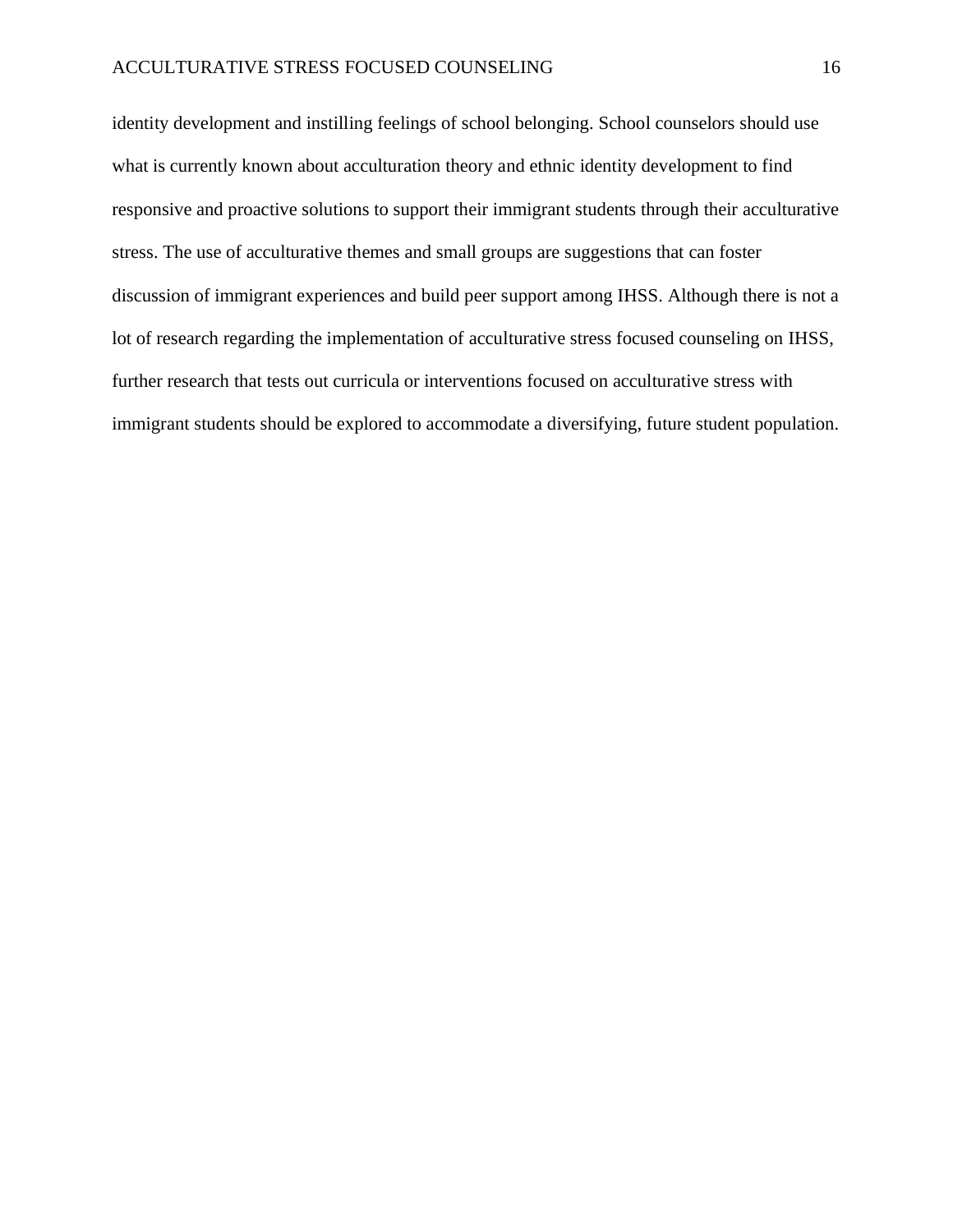#### **References**

Bae, S. M. (2020). The relationship between bicultural identity, acculturative stress, and psychological well‐being in multicultural adolescents: Verification using multivariate latent growth modelling. *Stress & Health: Journal of the International Society for the Investigation of Stress*, *36*(1), 51–58. [https://doi-](https://doi-org.wsuproxy.mnpals.net/10.1002/smi.2912)

[org.wsuproxy.mnpals.net/10.1002/smi.2912](https://doi-org.wsuproxy.mnpals.net/10.1002/smi.2912)

Bartlett, L., Mendenhall, M., & Ghaffar-Kucher, A. (2017). Culture in acculturation: Refugee youth's schooling experiences in international schools in New York City. *International Journal of Intercultural Relations, 60*(1), 109-119.

<https://doi.org/10.1016/j.ijintrel.2017.04.005>

- Berry, J. W., Phinney, J. S., Sam, D. L., & Vedder, P. (2006). Immigrant youth: Acculturation, identity, and adaptation. *Applied Psychology, 55*(3), 303-332. <https://doi.org/10.1111/j.1464-0597.2006.00256.x>
- Berry, J. W. (2008). Globalisation and acculturation. *International Journal of Intercultural Relations, 32*(1), 328–336. <http://dx.doi.org/10.1016/j.ijintrel.2008.04.001>
- Choy, B., Arunachalam, K., Gupta, S., Taylor, M., & Lee, A. (2021). Systematic review: Acculturation strategies and their impact on the mental health of migrant populations. *Public Health in Practice, 2*(1), 1-5.<https://doi.org/10.1016/j.puhip.2020.100069>
- Cieciuch, J., & Topolewska, E. (2017). Circumplex of identity formation modes: A proposal for the integration of identity constructs developed in the Erikson–Marcia tradition. *Self & Identity, 16*(1), 37–61. [https://doi-](https://doi-org.wsuproxy.mnpals.net/10.1080/15298868.2016.1216008)

[org.wsuproxy.mnpals.net/10.1080/15298868.2016.1216008](https://doi-org.wsuproxy.mnpals.net/10.1080/15298868.2016.1216008)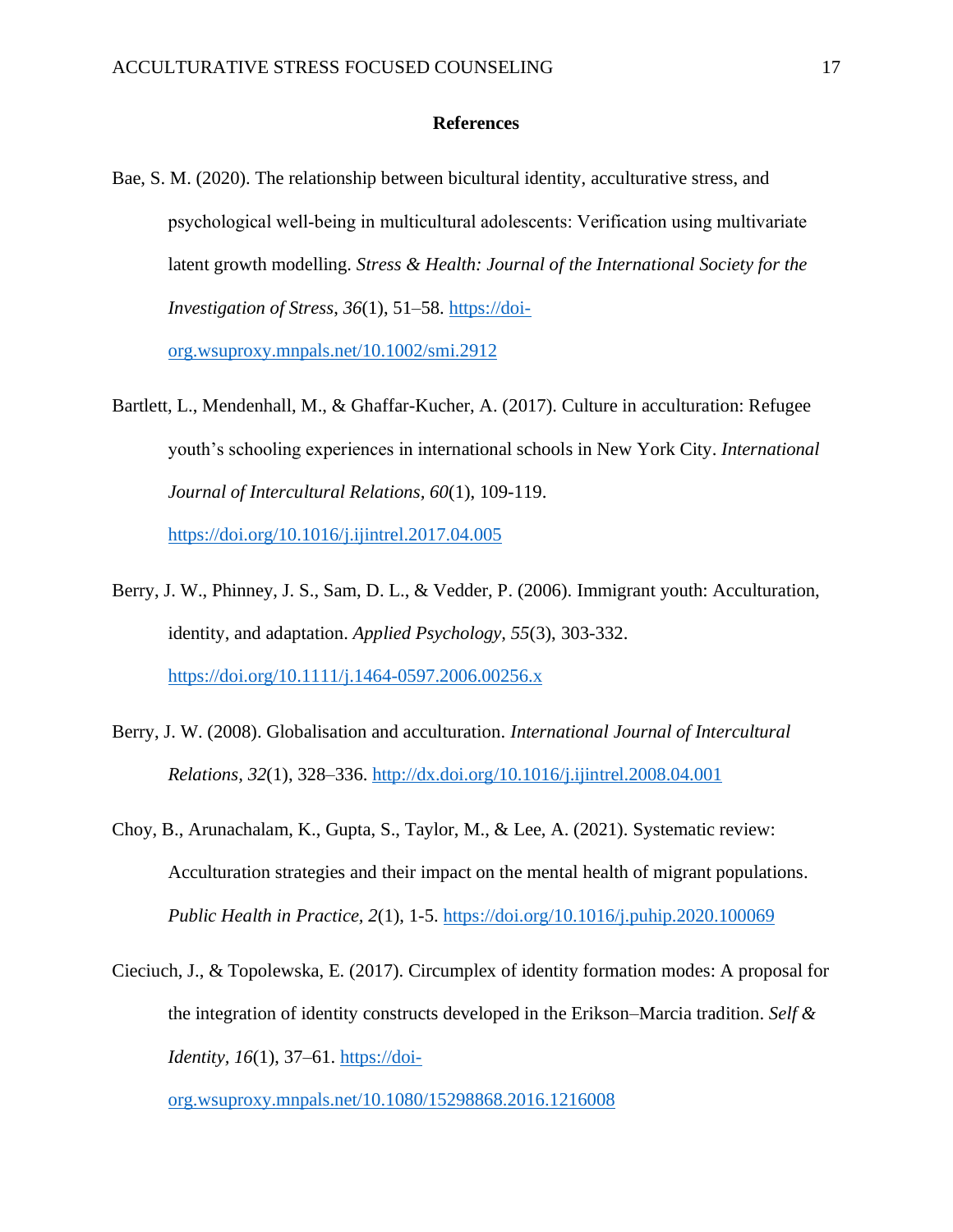- Havlik, S., Malott, K., Davila, J. D., Stanislaus, D., & Stiglianese, S. (2020) Small groups and first-generation college goers: An intervention with african american high school seniors, *The Journal for Specialists in Group Work, 45*(1), 22-39. <https://doi.org/10.1080/01933922.2019.1699618>
- Howarth, C., Wagner, W., Magnusson, N., & Sammut, G. (2013). "It's only other people who make me feel black": Acculturation, identity, and agency in a multicultural community. *Political Psychology, 35*(1), 81-95.<https://doi.org/10.1111/pops.12020>
- Koenka, A. C., Anderman, E. M., Anderman, L. H., & Won, W. (2020). Associations between ethnic identity and motivational beliefs in internationally adopted youth and the mediating role of school belonging. *Learning and Individual Differences, 81*(1), 1-11. <https://doi.org/10.1016/j.lindif.2020.101909>
- Nelson, S. C., Syed, M., Tran, A. G. T. T., Hu, A. W., & Lee, R. M. (2018). Pathways to ethnicracial identity development and psychological adjustment: The differential associations of cultural socialization by parents and peers. *Developmental Psychology*, *54*(11), 2166– 2180.<https://doi-org.wsuproxy.mnpals.net/10.1037/dev0000597>
- Russell, M. & Doucette, D. W. (2012) Latino acculturative stress implications, psychotherapeutic processes, and group therapy. *Graduate Journal of Counseling Psychology, 3*(1). <https://epublications.marquette.edu/gjcp/vol3/iss1/9>
- Sam, D. L., & Berry, J. W. (2013). Acculturation: When individuals and groups of different cultural backgrounds meet. *Perspectives on Psychological Science, 5*(4), 472-481. <http://dx.doi.org/10.1177/1745691610373075>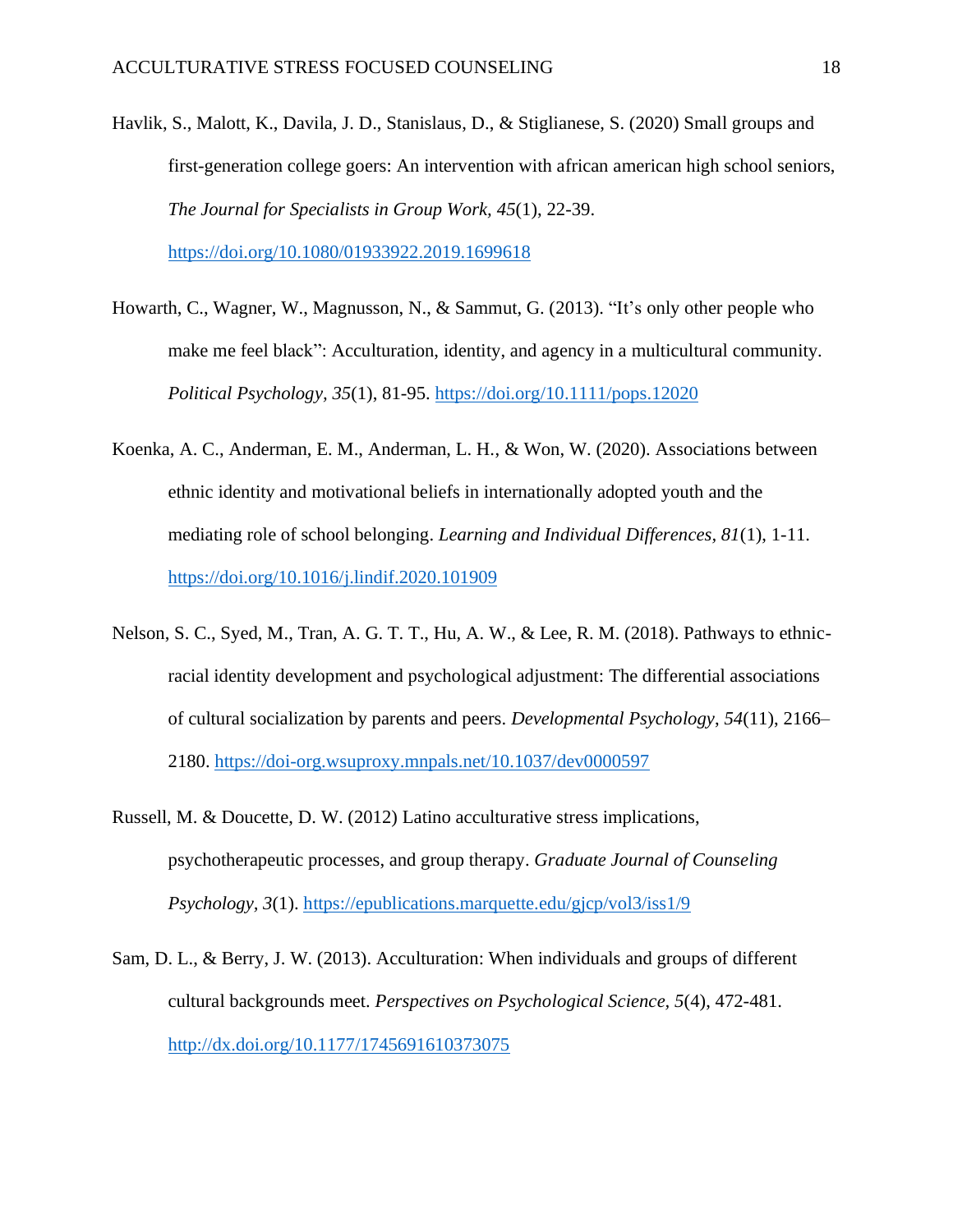- Sirin, S. R., Ryce, P., Gupta, T., & Rogers-Sirin, L. (2013). The role of acculturative stress on mental health symptoms for immigrant adolescents: A longitudinal investigation. *Developmental Psychology, 49*(4), 736-748.<https://doi.apa.org/doi/10.1037/a0028398>
- Syed, M., & Juang, L. P. (2014). Ethnic identity, identity coherence, and psychological functioning: Testing basic assumptions of the developmental model. *Cultural Diversity and Ethnic Minority Psychology, 20*(2), 176–190. [https://doi](https://doi-org.wsuproxy.mnpals.net/10.1037/a0035330)[org.wsuproxy.mnpals.net/10.1037/a0035330](https://doi-org.wsuproxy.mnpals.net/10.1037/a0035330)
- Tavakoli, S., Lumley, M. A., Hijazi, A. M., Slavin-Spenny, O. M., & Parris, G. P. (2009). Effects of assertiveness training and expressive writing on acculturative stress in international students: A randomized trial. *Journal of Counseling Psychology, 56*(4), 590–596.<https://doi-org.wsuproxy.mnpals.net/10.1037/a0016634>
- Thibeault, M. A., Mendez, J. L., Nelson, G. R. O., & Stein, G. L. (2017). Impact of trauma exposure and acculturative stress on internalizing symptoms for recently arrived migrantorigin youth: Results from a community-based partnership. *Journal of Community Psychology*, *45*(8), 984–998.<https://doi-org.wsuproxy.mnpals.net/10.1002/jcop.21905>
- U.S. Census Bureau. (2020). *Demographic turning points for the united states: Population projections for 2020 to 2060.* U.S. Department of Commerce. [https://www.census.gov/content/dam/Census/library/publications/2020/demo/p25-](https://www.census.gov/content/dam/Census/library/publications/2020/demo/p25-1144.pdf) [1144.pdf](https://www.census.gov/content/dam/Census/library/publications/2020/demo/p25-1144.pdf)
- Ward, C., & Kagitcibasi, C. (2010). Introduction to "acculturation theory, research and application: Working with and for communities". *International Journal of Intercultural Relations, 34*(2), 97-100.<https://doi.org/10.1016/j.ijintrel.2010.02.001>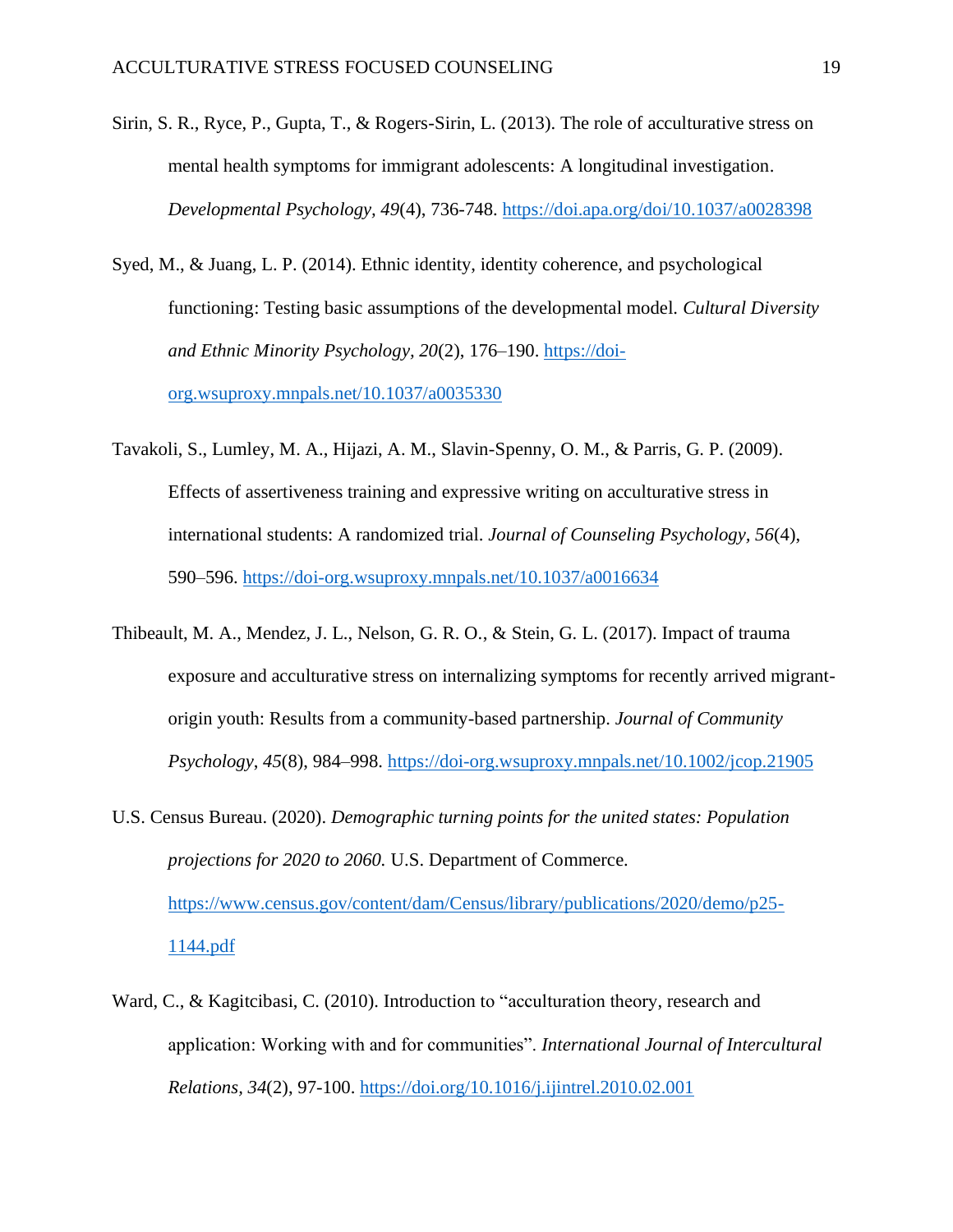- Williams, C. L., & Berry, J. W. (1991). Primary prevention of acculturative stress among refugees: Application of psychological theory and practice. *American Psychologist, 46*(6), 632–641.<https://doi-org.wsuproxy.mnpals.net/10.1037/0003-066X.46.6.632>
- Yoder A. E. (2000). Barriers to ego identity status formation: A contextual qualification of Marcia's identity status paradigm. *Journal of Adolescence, 23*(1), 95–106. <https://doi.org/10.1006/jado.1999.0298>